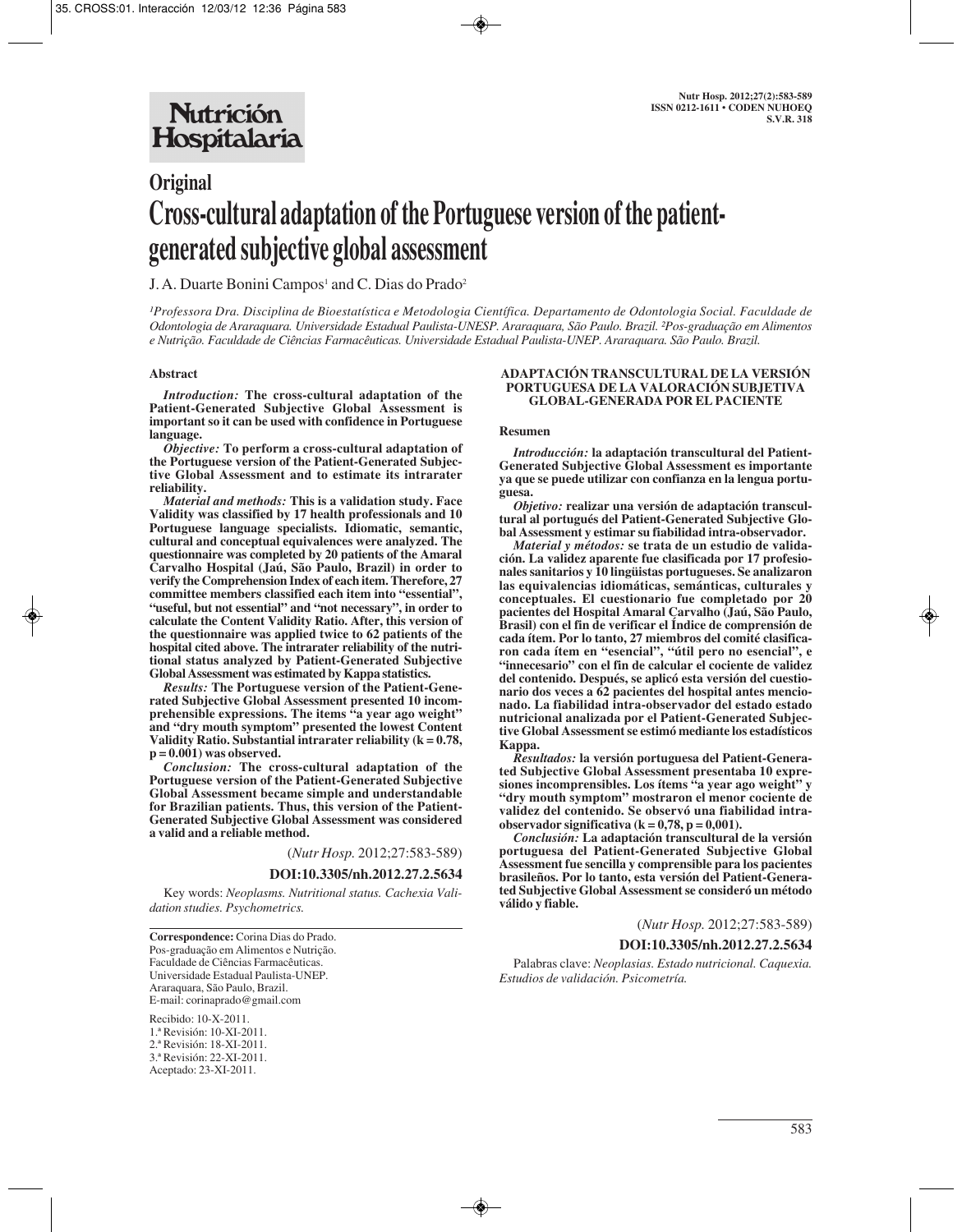## **Introduction**

Cancer represents a major global public health problem. Worldwide, it accounts for 7.1 million deaths annually.1 Estimates predict that, in 2010, there will be 236.240 new cases in men and 253.030 in women in Brazil.<sup>2</sup> The main cancer symptoms are progressive and involuntary weight loss, anorexia, asthenia, anemia and immunosuppression.3,4

Malnutrition in patients with cancer is due to a variety of mechanisms involving the tumor, the host response to the tumor and/or anticancer therapies.<sup>3</sup> Martín Salces et al.<sup>5</sup> define malnutrition as a symptom and a clinical sign of cancer, even prior to diagnosis. Malnutrition in cancer patients can be defined as cachexia, which leads to morbidity and mortality in patients with advanced cancer<sup>3,6</sup> and it is associated with longer hospitalization stay, increased number of rehospitalization, increased healthcare costs, increased risk of death and decreased treatment tolerance.5,7,8

To assess nutritional status in surgical patients, specifically the nutritional risk, Detsky et al.<sup>9</sup> developed the Subjective Global Assessment (SGA) of Nutritional Status, defining early organic and functional disorders.<sup>10,11,12</sup>

According to some authors, the SGA of Nutritional Status presents the following advantages: easy to use, cost-effective and can be used by any health professional.<sup>13,14</sup> On the other hand, it seems not to be precise in detecting small variations, being limited in observing the patient's evolution.13,14

The Patient-Generated Subjective Global Assessment (PG-SGA) was adapted from the SGA of Nutritional Status and developed specifically for oncology patients.6 It emphasizes the common symptoms of treatment and includes the physical examination and the form of defining the result of the original SGA. In practice, the patient is required to complete the first part of the instrument, which includes anthropometric measurements, food intake, symptoms and functional capacity. The remaining sections (diagnosis, metabolic demand, physical examination and nutritional status) are completed by a health professional.6

Examining the psychometric characteristics of this instrument, Bauer et al.<sup>15</sup> verified an adequate reliability (a  $= 0.64$ ), sensibility (0.98) and specificity (0.82), ensuring its validity. Isenring et al.16 found values of sensibility and specificity varying from 1.0 to 0.92, respectively. They also estimated the reproducibility of this method, obtaining an almost perfect concordance  $(k = 0.83)$ .

The PG-SGA was developed by Ottery,<sup>6</sup> in English, and translated into Portuguese by Barbosa-Silva.17 However, once the method for screening has great importance to design the treatment, reliable and valid instruments must be used.<sup>18</sup> Thus, the cross-cultural adaptation of the PG-SGA is important so it can be used with confidence in Portuguese.

It is important to clarify that a cross-cultural adaptation involves the literal translation of words and sentences from one language to another and takes into consideration the cultural context and life style of the target public.19,20

Cross-cultural adaptation can provide further explanation and comprehension about communication disorder and its specificities in different languages. Therefore, several steps must be strictly followed so that the instrument can be safely used in different cultural contexts, once the use of foreign instruments inaccurately adapted may put in risk the validity and reliability of the evaluations.20

Therefore, the aim of the present study is to perform a cross-cultural adaptation and to assess the intrarater reliability of the Portuguese version of the PG-SGA.

# **Materials and methods**

## *Study design and instrument*

In this validation study, the Portuguese version of the PG-SGA, by Barbosa-Silva,<sup>17</sup> developed in English by Ottery, $6$  was used to classify oncology patients into (a) well-nourished, (b) moderately or suspected of being malnourished, and (c) severely malnourished.

Once the patient is required to complete the first four sections of the PG-SGA in order to determine the nutritional status, the questionnaire must be simple, coherent, and easy to understand. Therefore, the Face and Content Validity are necessary.

# *Face validity*

For face validity, a multidisciplinary group of 17 health professionals (Nutrition and Oncology) and 10 Portuguese-language specialists, high school and college Portuguese teachers (committee A), were recruited. Idiomatic, semantic, cultural and conceptual equivalences were analyzed aiming to obtain concordance and consensus of the instrument.

Twenty oncology patients of Amaral Carvalho Hospital (Jaú, São Paulo, Brazil), submitted to treatment in March, 2008, completed the questionnaire. The comprehension of each item of the questionnaire (Comprehension Index) was verified. For that, committee A and patients analyzed each item and indicated the ones which meanings were not clear and suggested new terms for them. When the Comprehension Index was  $\leq 80\%$ , the item was reformulated and re-submitted to pretest.<sup>20</sup>

When the Comprehension Index was  $> 80\%$ , the content was considered valid.

The number of committee members and patients for the pretest was in accordance with the literature.<sup>21,22</sup>

## *Content validity*

For content validity of the instrument, other 27 Nutritional and Oncology clinicians (committee B)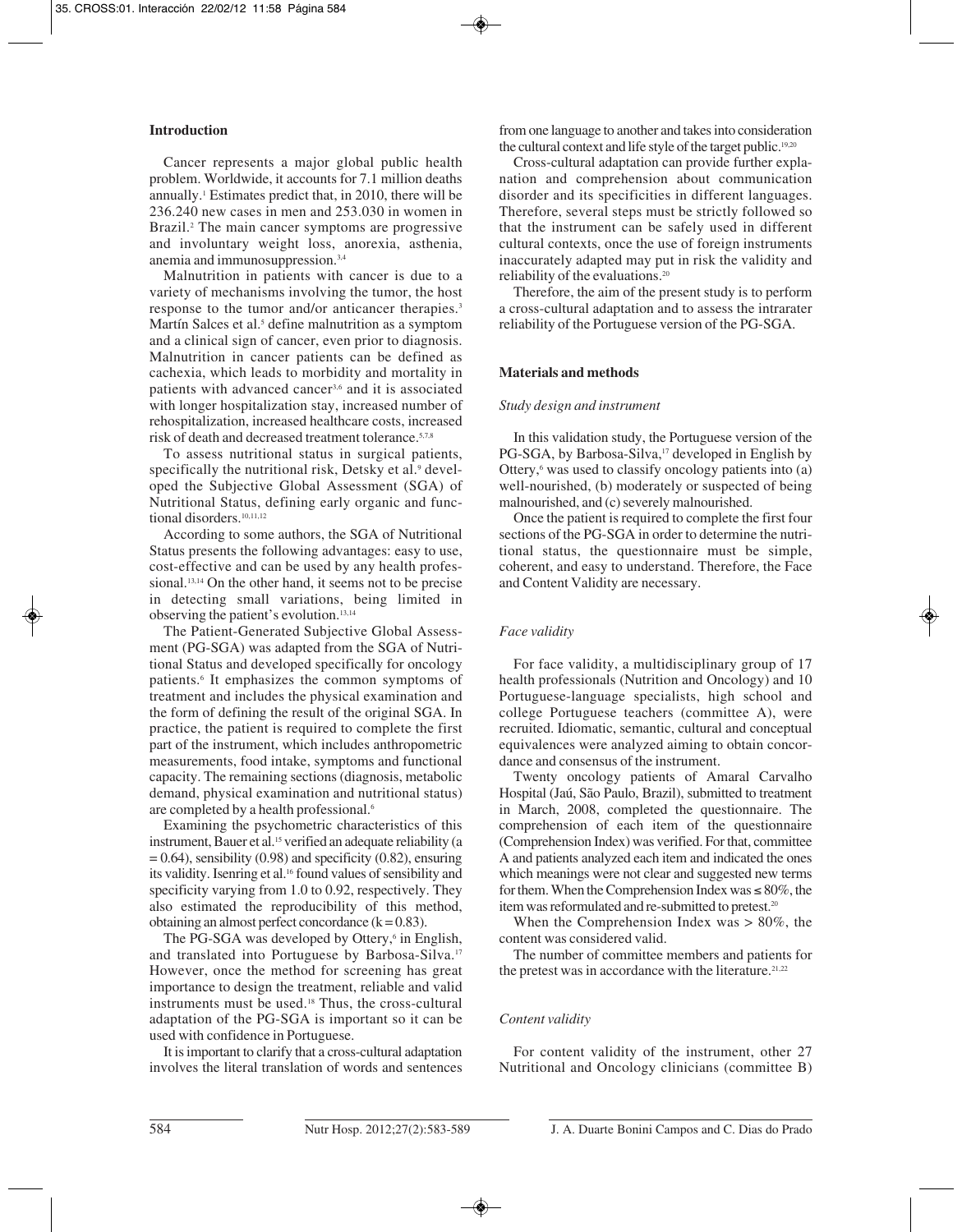**Table I** *Frequency of the words considered difficult to understand (translation) and their substitution options (final version)*

|                          | Committee ( $n = 27$ ) |       | Patients ( $n = 20$ ) |        |                                                                                                            |  |
|--------------------------|------------------------|-------|-----------------------|--------|------------------------------------------------------------------------------------------------------------|--|
| Translation              | N                      | $\%$  | N                     | $\%$   | <b>Final</b> version                                                                                       |  |
| Constipação              | 19                     | 70.37 | 20                    | 100.00 | Intestino preso                                                                                            |  |
| Lesões na boca           | 10                     | 37.04 | 14                    | 70.00  | Feridas (lesões) na boca                                                                                   |  |
| Capacidade funcional     | 11                     | 40.74 | 20                    | 100.00 | Atividade diária                                                                                           |  |
| Suplementos nutricionais | 14                     | 51.85 | 20                    | 100.00 | Suplementos nutricionais (Sustagen®,<br>Ensure®, Nutren Active®, Nutridrink®,<br>Fortidrink <sup>®</sup> ) |  |
| Ingestão alimentar       | 8                      | 29.63 | 10                    | 50.00  | Alimentação                                                                                                |  |
| Pouca comida sólida      | 6                      | 22.22 | 12                    | 60.00  | Pouca comida                                                                                               |  |
| Náusea<br>vomitar)       | 15                     | 55.56 | 18                    | 90.00  | Estômago embrulhado (vontade de                                                                            |  |
| Habitualmente            | 9                      | 33.33 | 8                     | 40.00  | Normalmente                                                                                                |  |
| Inalterada/alterada      | 9                      | 33.33 | 8                     | 40.00  | Não mudou/mudou                                                                                            |  |
| Limitação                |                        | 3.70  | 10                    | 50.00  | Limitação                                                                                                  |  |

were recruited. The items were classified into (a) "essential", (b) "useful, but not essential", and (c) "not necessary", according to Silva & Ribeiro-Filho.<sup>22</sup>

For each item, the number of professionals classifying it "essential" was computed. The item was considered valid when  $\geq 50\%$  of the committee classified it essential. The content validity of each item is greater when a larger number of committee members classify it essential. To compute this index, the Content Validity Ratio (CVR) was used as follows:

$$
CVR = \frac{n - \left(\frac{N}{2}\right)}{\frac{N}{2}} \tag{1}
$$

Where:

CVR: Content Validity Ratio

 $n =$  number of committee members that classified the *item* "essential"

 $N =$  total number of committee members

The content validity ratio was calculated for each item during the validity process.

The study was approved by the Ethics Committee Research of Amaral Carvalho Hospital (CEPFHAC-01/08) and written consent was obtained from all the participants.

# *Reliability*

To estimate the reliability of the nutritional status screening, the PG-SGA Portuguese version was applied by a single examiner, in two different moments, with 2 days interval between them. In the period of April to August of 2008, 483 oncology patient were assisted in the Infirmary of Clinical Oncologia of the Amaral Carvalho Hospital (Jaú, São Paulo), and 62 patient over of 18 years of age consented in participating in the research.

Patients in intensive care unit, terminal patients or amputee patients were not included in the sample. The intrarater reliability was estimated by Kappa statistics. The level of significance was 5%.

# **Results**

# *Face validity and Content validity*

The mean age of the patients was  $51.20 \pm 8.77$ (ranging from 35-65 years). Fifty-five percent (11) were male. Twenty percent were single, 45% married, 20% widow, and 15% divorced.

Sixty-five percent of the patients presented incomplete primary school followed by complete elementary school or incomplete high school (35%) (low education). Three patients were diagnosed with breast cancer, 9 gastrointestinal, 7 head and neck and 1 genitourinary.

The committee members, composed by physicians, nurses, nutritionists and pharmacists, were all employees of Amaral Carvalho Hospital and work directly with oncology patients.

Table I shows the words considered difficult to understand by the committee members and patients, and their substitution options.

After reformulating the items according to the suggestions presented on Table 1, the instrument was completed again by the same patients. The comprehension index was > 80 to all the items and the Content Validity was performed (table II).

The items "a year ago weight" and "dry mouth symptom" presented the lowest CVR. However, since these items presented some content validity, they were maintained in the questionnaire.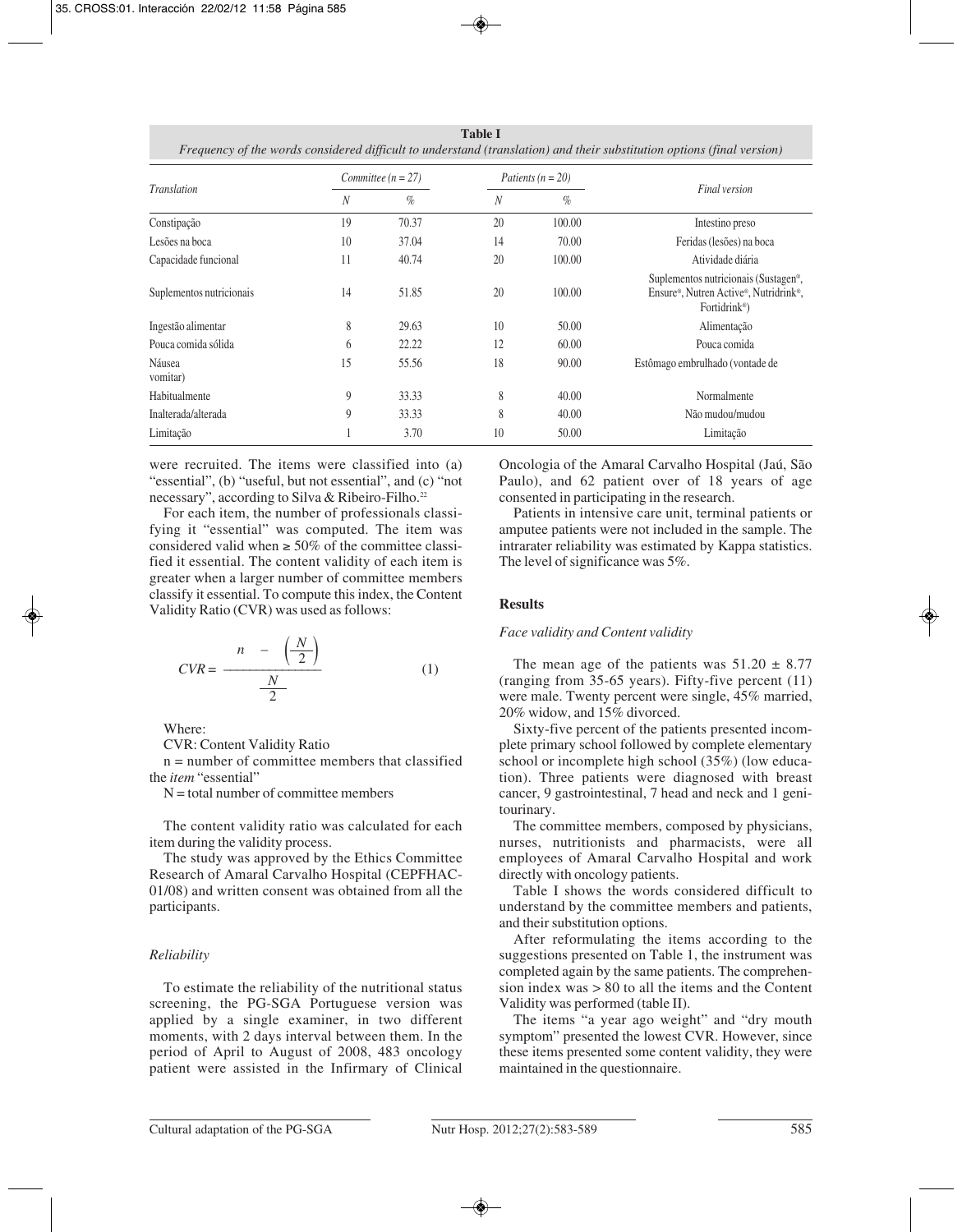| Comem Vanany Kano (CVR) of the Panem-Generated Subjective Global Assessment (PG-GSA) hems |           |                           |                |        |  |  |  |  |
|-------------------------------------------------------------------------------------------|-----------|---------------------------|----------------|--------|--|--|--|--|
| <b>Items</b>                                                                              | Essential | Useful, but not essential | Not necessary  | CVR    |  |  |  |  |
| Weight                                                                                    |           |                           |                |        |  |  |  |  |
| Currently weigh                                                                           | 25        | 2                         |                | 0.8518 |  |  |  |  |
| Currently height                                                                          | 25        | $\mathfrak{2}$            |                | 0.8518 |  |  |  |  |
| A year ago weight                                                                         | 15        | 10                        | $\overline{2}$ | 0.1111 |  |  |  |  |
| Six months ago weight                                                                     | 23        | 3                         | $\mathbf{1}$   | 0.7037 |  |  |  |  |
| Weight change during the past weeks                                                       | 23        | 4                         |                | 0.7037 |  |  |  |  |
| Food Intake                                                                               |           |                           |                |        |  |  |  |  |
| Food intake change during the past month                                                  | 24        | 3                         |                | 0.7778 |  |  |  |  |
| Actual food intake                                                                        | 26        | $\mathbf{1}$              |                | 0.9259 |  |  |  |  |
| Symptoms. I have had the foloowing problems<br>that kept me from eating enough:           |           |                           |                |        |  |  |  |  |
| No problems eating                                                                        | 22        | 4                         | 1              | 0.6296 |  |  |  |  |
| No appetite, just did not feel like eating                                                | 22        | 5                         |                | 0.6296 |  |  |  |  |
| Náusea                                                                                    | 25        | 2                         |                | 0.8518 |  |  |  |  |
| Vomiting                                                                                  | 27        |                           |                | 1.0000 |  |  |  |  |
| Constipation                                                                              | 24        | 3                         |                | 0.7778 |  |  |  |  |
| Diarrheia                                                                                 | 27        |                           |                | 1.0000 |  |  |  |  |
| Mouth sores                                                                               | 27        |                           |                | 1.0000 |  |  |  |  |
| Dry mouth                                                                                 | 18        | 9                         |                | 0.3333 |  |  |  |  |
| Pain                                                                                      | 24        | 3                         |                | 0.7778 |  |  |  |  |
| Things taste funny or have no taste                                                       | 22        | 4                         | 1              | 0.6296 |  |  |  |  |
| Smells bother me                                                                          | 20        | 6                         | 1              | 0.4815 |  |  |  |  |
| Functional capacity. Over the past month,<br>I would rate my activity as generally:       |           |                           |                |        |  |  |  |  |
| Normal with no limitations                                                                | 23        | 4                         |                | 0.7037 |  |  |  |  |
| Not my normal self, but able to be up and about with fairly normal activities             | 22        | 5                         |                | 0.6296 |  |  |  |  |
| Not feeling up to most things, but in bed less than half the day                          | 25        | 2                         |                | 0.8518 |  |  |  |  |
| Able to do little activity and spend most of the day in bed or chair                      | 24        | 3                         |                | 0.7778 |  |  |  |  |
| Pretty much bedridden, rarely out of bed                                                  | 26        | 1                         |                | 0.9259 |  |  |  |  |

**Table II**<br>anaxated Subjective Global Assessment (*PG GSA*) its *Content Validity Ratio (CVR) of the Patient-Generated Subjective Global Assessment (PG-GSA) items*

The final version of the questionnaire is shown in figure 1.

## *Reliability*

Sixty-two patients, being 55 (88.71%) men, participated in the study. The mean age was 50.66±9.39 years, ranging between 18 and 65 years. In relation to education, 4(6.45%) presented incomplete primary school, 39 (62.90%), incomplete elementary school, 8 (12.90%) incomplete high school and 11(17.75%) incomplete college degree.

Among them, 31 (50.00%) presented head and neck cancer diagnosis, 22 (35.48%) gastrointestinal, 2 (3.23%) breast cancer, 2 (3.23%) genitourinary, 2 (3.23%) gynecological, 1 (1.61%) soft tissue sarcoma, 1 (1.61%) osteosarcoma, and 1 (1.61%) skin cancer. In relation to treatment, 58 (93.55%) went through chemotherapy, 3 (4.84%) through chemotherapy and radiotherapy sessions and 1 (1.61%) only through radiotherapy.

Table III presents the nutritional risk classification of the patients, analyzed in two different stages.

Using the PG-SGA Portuguese version, a "substantial agreement" was obtained<sup>23</sup> (k = 0.78, p = 0.001).

## **Discussion**

The nutritional status identification in oncology patients is of great importance. On the last years, the use of the PG-SGA, by Ottery,<sup>6</sup> has increased because it enables the assessment of nutritional risks using a wide and non-invasive approach.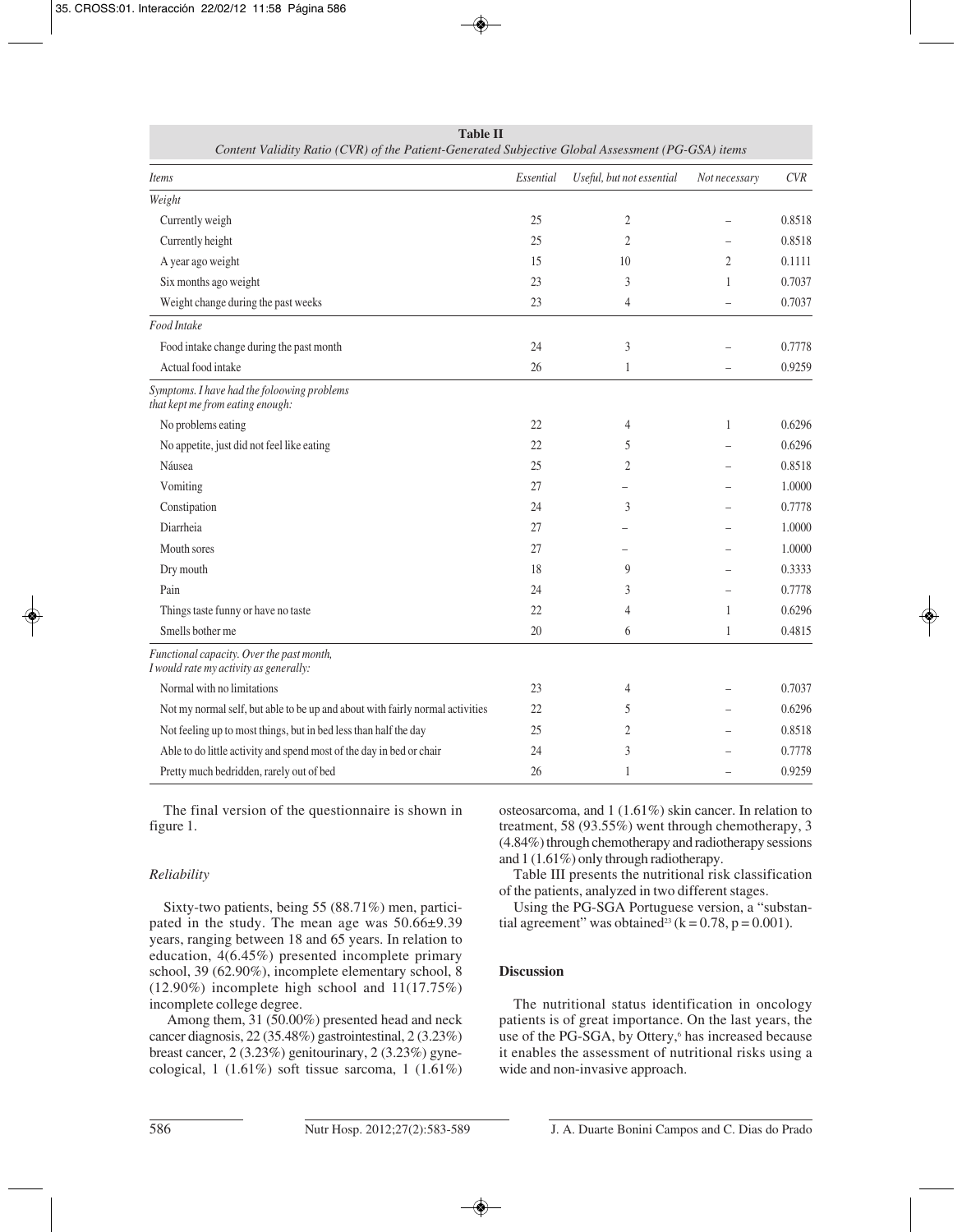| Avaliação Nutricional Subjetiva - Produzida pelo Paciente (ANS-PPP) adaptada culturalmente para o português do<br>Brasil.<br>Ao paciente: Preencha os espaços em branco (complete):                                                                                                                                                                                                                                                                                                                                                                                                    |  |  |  |  |  |
|----------------------------------------------------------------------------------------------------------------------------------------------------------------------------------------------------------------------------------------------------------------------------------------------------------------------------------------------------------------------------------------------------------------------------------------------------------------------------------------------------------------------------------------------------------------------------------------|--|--|--|--|--|
| Caso você não souber responder, não marque nada nos espaços. Consulte o pesquisador.                                                                                                                                                                                                                                                                                                                                                                                                                                                                                                   |  |  |  |  |  |
| A.História<br>1-Mudança de Peso<br>Resumo do meu peso habitual e atual:<br>Meu peso normal é de _______ kg. Tenho 1m e ______ cm de altura.<br>Há um ano atrás meu peso era de _____ kg. Há seis meses atrás, eu pesava _____ kg.                                                                                                                                                                                                                                                                                                                                                      |  |  |  |  |  |
| Marque com X:<br>Durante as duas últimas semanas meu peso:<br>() diminuiu<br>() não mudou<br>() aumentou.                                                                                                                                                                                                                                                                                                                                                                                                                                                                              |  |  |  |  |  |
| 2-Alimentação<br>Em comparação ao normal, eu poderia considerar que minha alimentação durante o último mês:<br>() não mudou<br>() mudou: () estou comendo mais que o normal<br>() estou comendo menos que o normal                                                                                                                                                                                                                                                                                                                                                                     |  |  |  |  |  |
| Agora estou me alimentando com:<br>() pouca comida<br>() muito pouca comida (quase nada)<br>() apenas suplementos nutricionais (Sustagen®, Ensure®, Nutren Active®, Nutridrink®, Fortidrink®)<br>() apenas líquidos<br>() no momento minha alimentação é feita com auxílio de sonda.                                                                                                                                                                                                                                                                                                   |  |  |  |  |  |
| 3-Sintomas<br>Durante as últimas 2 semanas, eu tenho tido os seguintes problemas que me impedem de comer o suficiente (marque todos os<br>que estiver sentindo):<br>() Não tenho problema para me alimentar<br>() Não tenho problemas para me alimentar, mas estou sem vontade de comer<br>() Estômago embrulhado (Vontade de vomitar)<br>() Vômito<br>() Intestino preso<br>() Diarréia<br>( ) Feridas (lesões) na boca<br>() Boca seca<br>() Dor: Onde ?: $\_$<br>() As coisas têm gosto estranho ou não têm gosto<br>() O cheiro da comida me enjoa                                 |  |  |  |  |  |
| 4-Atividade Diária<br>Durante o último mês, eu consideraria minha atividade como:<br>() normal, sem nenhuma limitação<br>() não no meu normal, mas consigo realizar minhas atividades satisfatoriamente<br>() sinto-me incapaz de realizar a maioria das minhas atividades, mas passo pouco tempo na cama (menos da metade do dia)<br>() sinto-me capaz de fazer pouca atividade e passo a maior parte do dia na cadeira ou na cama<br>() fico quase sempre acamado, raramente fora da cama                                                                                            |  |  |  |  |  |
| O restante do questionário será preenchido pelo médico, enfermeiro ou nutricionista. Obrigado pela sua<br>colaboração.                                                                                                                                                                                                                                                                                                                                                                                                                                                                 |  |  |  |  |  |
| 5-A. História (continuação)<br>Doença e suas relações com as necessidades nutricionais<br>Diagnóstico primário (especificar)<br>Estadiamento, se conhecido<br>Demanda metabólica (estresse): ____ nenhuma ____ baixa ____ moderada ____ alta<br>B. Exame Físico (0=normal, 1=leve, 2=moderada, 3=grave)<br>perda de gordura subcutânea (tríceps e tórax) __ perda muscular (quadríceps e deltóide)<br>edema de tornozelo _____ edema sacral _____ ascite<br>C. Resultado (escolha um)<br>A: Bem Nutrido _____ B: Moderadamente desnutrido (ou suspeita) _____ C: Gravemente desnutrido |  |  |  |  |  |

*Fig. 1.—The cross-cultural adaptation of the Brazilian-Portuguese version of the Patient-Generated Subjective Global Assessment (PG-SGA).*

Several authors have used this method as a nutritional assessment tool16,24,25,26,27,28 pointing to its high reliability and validity. Moreover, the American Society of Parenteral and Enteral Nutrition and the European Society for Clinical Nutrition and Metabolism have also recommended the use of the PG-SGA to identify nutritional status.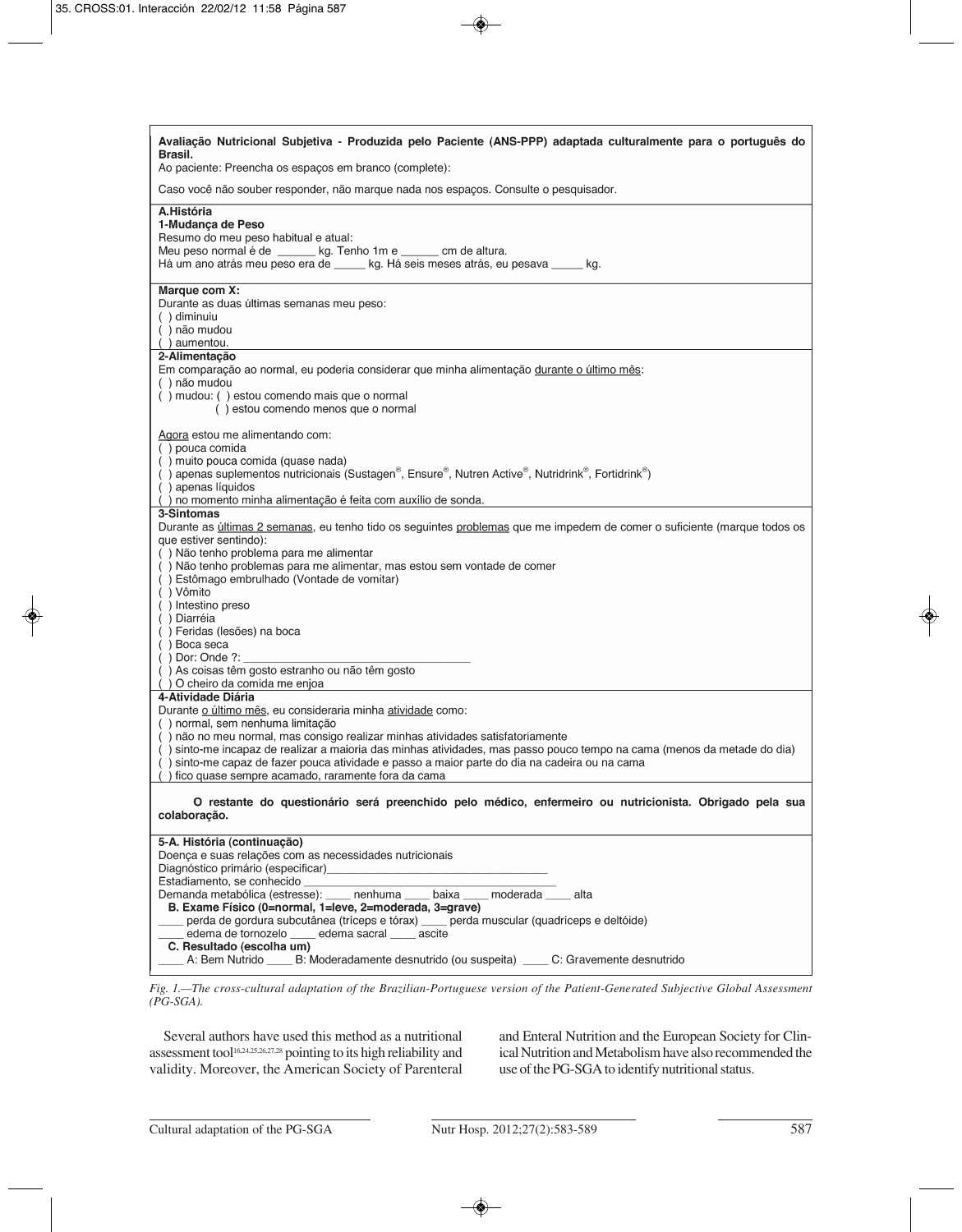| Second stage                                  |                          |                                                  |                    |       |  |  |  |  |  |
|-----------------------------------------------|--------------------------|--------------------------------------------------|--------------------|-------|--|--|--|--|--|
| <i>First stage</i>                            | Severely<br>malnourished | Moderately or suspected<br>of being malnourished | Well-<br>nourished | Total |  |  |  |  |  |
| Severely Malnourished                         |                          |                                                  |                    |       |  |  |  |  |  |
| Moderately or Suspected of Being Malnourished |                          | 18                                               |                    | 25    |  |  |  |  |  |
| Well-Nourished                                |                          |                                                  | 31                 | 32    |  |  |  |  |  |
| Total                                         |                          | 19                                               | 35                 | 62    |  |  |  |  |  |

**Table III** *Nutritional risk classification of the patients studied, analyzed in two different stages*

Although the PG-SGA alone can not be used to diagnose the nutritional status, it can be useful to detect individuals with nutritional risk. However, it is important to remember that, in order to obtain accurate data, the patient must complete the instrument correctly.

Therefore, the questionnaire must be developed considering the cultural context of the patients. Nevertheless, there are few methods analyzing all these aspects, limiting the quality of the methods, mainly in epidemiologic studies.29,30

In Brazil, the PG-SGA version translated by Barbosa-Silva<sup>17</sup> has been used. However, the translation of questionnaires may not be successful if the linguistic and cultural differences among countries are not considered.31 Thus, in the present study an accurate crosscultural and content adaptation<sup>19,20</sup> of the Portuguese version of the PG-SGA was performed.

The PG-SGA adaptations (table I) enabled an improvement in the comprehension of the items. In this process, the participation of a multidisciplinary committee and oncology patients were important for the substitution of the words considered difficult to understand. Ten expressions were substituted and became understandable for the patients. In the Content Validity (table II), we opted to maintain all the items from the original version.

The PG-SGA reliability can be considered substantial  $(k = 0.78)$ , indicating concordance in the screening of nutritional status. The two-day period used between evaluations was defined considering that oncology patients are submitted to therapies with significant collateral effects, which could alter fast the clinical status and, consequently, their nutritional status. Abreu et al.<sup>32</sup> point out that the time interval between the applications of measurement instruments are not necessarily associated with the reliability results, since it is chosen adequately according to a study variable.

One of the factors which could interfere the reliability of the results is the patients' understanding of the questionnaire items. Thus, the face validation of the PG-SGA version was performed carefully with low education patients (up to incomplete secondary school). This can have assisted the instrument comprehension and, consequently, the adequate reliability of it, since it can be observed that most of the patients presented low education levels.

Among the limitations of this study it is worth to mention the non-probabilistic sampling design. However, validation studies with this type of design are commonly used. Considering that the validity and reliability of an instrument are intrinsically related to the characteristics of the sample, it is expected that this study will contribute to provide an adequate instrument in Portuguese, as well as to the exposure of validation techniques that could be used in future studies with different samples.

# **Conclusion**

The cross-cultural adaptation of the Portuguese version of the Patient-Generated Subjective Global Assessment (PG-SGA) became simple and understandable for Brazilian patients, presenting idiomatic and cultural equivalences. This version of the PG-SGA was found to be a valid and a reliable method. Future researches are necessary to assess the construction and criteria validity of the instrument.

# **Acknowledgements**

To FAPESP (The State of São Paulo Research), Grant # 2008/00377-9.

# **References**

- 1. Meyenfeldt MV. Cancer-associated malnutrition: An introduction. *Eur J Oncol Nurs* 2005; 9 (2): 35-8.
- 2. Instituto Nacional de Câncer (INCA). Estimates 2010: Incidence of Cancer in Brazil [serial online] 2009. [cited 2011 Oct 20]. Available from: URL: http://www.inca.gov.br/estimativa/2010/estimativa20091201.pdf
- 3. Cutsem EV, Arends J. The causes and consequences of cancer associated malnutrition. *Eur J Oncol Nurs* 2005; 9 (2): 51-63.
- 4. Argilés JM, Busquets S, López-Soriano FJ, Figueras M. Pathophysiology of neoplasic cachexia. *Nutr Hosp* 2006; 21 (3): 4-9.
- 5. Martín Salces M, Paz R, Hernández-Navarro F. Therapeutic recommendations in the oncohematological patient. *Nutr Hosp* 2006; 21 (3): 379-85.
- 6. Ottery FD. Definition of standardized nutritional assessment and interventional pathways in oncology. *Nutrition* 1996; 12 (1): 15-9.